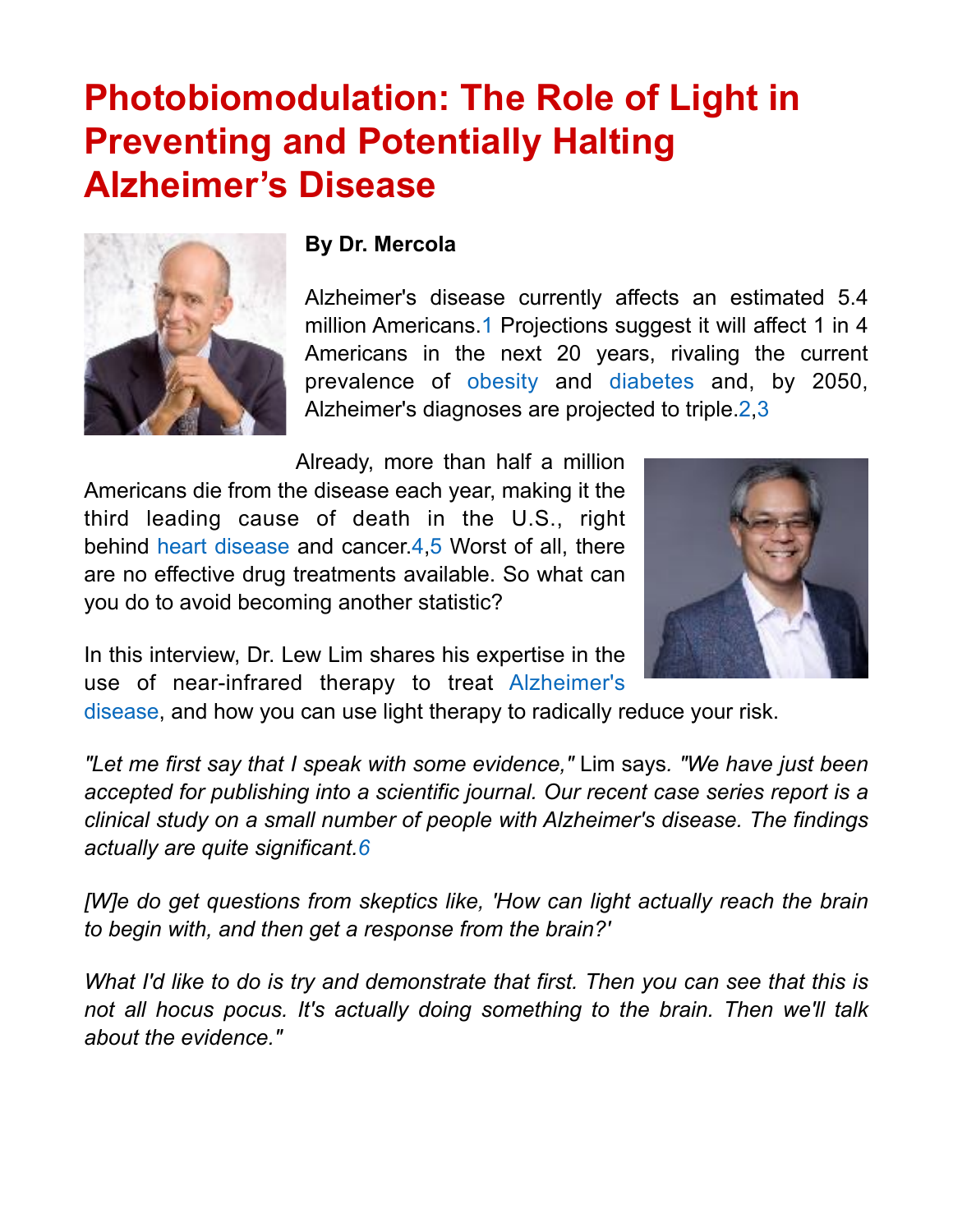# **How Photobiomodulation Influences Brain Activity**

Reza Zomorrodi, Ph.D., one of the top neuro-electrophysiologists in Canada, works with the Center for Addiction and Mental Health at the University of Toronto.

Zomorrodi is also working with Lim on producing cutting edge brain imagery to better understand why some people are responding better and faster to the treatment than others.

Using an electroencephalogram (EEG) and a photostimulation device invented by Lim which emits near-infrared light (810 nanometers), they're able to explore the effect of the photostimulation in the brain, and the changes that occur over the light spectrum.

The near-infrared device consists of four modules of light-emitting diodes (LEDs), held together with light metal frames that are placed on top of your head, with the LEDs pointed at specific regions on your scalp.

It also has an intranasal LED that targets the hippocampal area. In alpha mode, these LEDs emit pulsed light at 10 hertz or 10 pulses per second. Ten hertz was the frequency selected based on animal studies showing it helps accelerate neuron recovery in brain injured animals.

The mechanism of the effect created by this photostimulation device appears to be related to the interaction between the light and mitochondria to produce cellular energy, adenosine triphosphate (ATP) and other activating factors.

*"It boosts the energy of the brain and the brain uses this energy to generate more frequency, more oscillation, and organize or coordinate different networks,"* Zomorrodi explains.

Lim recently introduced gamma frequency, which is 40 hertz (40 cycles per second) into the brain. Gamma is present while your brain is consolidating memory, helping it to minimize or prevent overactivity.

Recent animal research has shown the gamma frequency even significantly reduces amyloid plaques (associated with Alzheimer's) in the brain.[7](http://articles.mercola.com/sites/articles/archive/2017/03/05/photobiomodulation-alzheimers-disease.aspx#_edn7)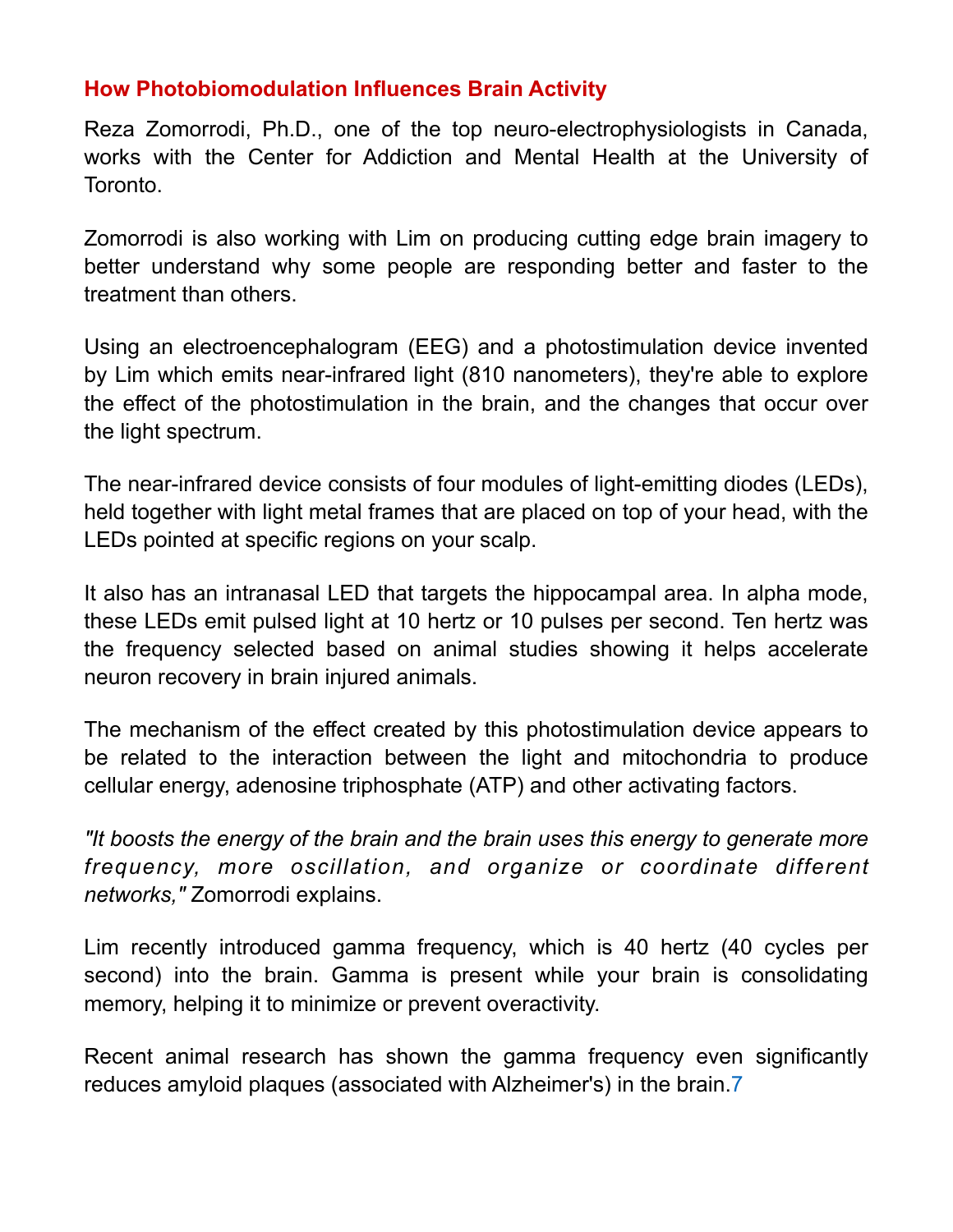Lim hopes that by targeting the hippocampus and other targeted areas of the brain with gamma frequency, where memory consolidation takes place, he may be able to achieve better outcomes in people with more advanced Alzheimer's people for whom there is currently no hope whatsoever.

## **Photobiomodulation Literally Increases Brain Power**

For a live demonstration of this procedure, known as photobiomodulation, please see the featured video. In summary, the subject is fitted with 19 electrodes that measure the brain activity with EEG brain mapping software.

The baseline frequency for a relaxed, awake subject is alpha. You can also see the actual location of the activity inside the brain of the subject. Green image means the brain activity is in normal range. Red means it's higher than normal, and blue indicates lower than normal activity.

After recording five to 10 minutes of rest EEG to establish the baseline activity of the brain, the photostimulation, which administers near-infrared light, is turned on. You can then observe the change in brain frequency (activity) on the EEG.

*"You can see this green immediately went to the red. It means higher activity and [that] the machine is transferring energy to the brain,"* Zomorrodi explains*. "The brain has more power, more energy for that specific frequency."*

# **By Modulating Brain Frequencies, You Can Improve Cognition**

In other words, what they're measuring is the frequency of the electrical signals coming from the brain itself, which is a consequence of the light therapy. They're not measuring the light entering the brain. Now, when you modulate one frequency, you also affect other frequencies, for better or worse, as they're all interconnected.

*"If you are stimulating the brain at the gamma frequency, you might also change the other frequency band, like the theta, alpha or the beta. This changing or modulation could stop or help a cognitive task.*

*Alpha, it has been shown, is a very important frequency for rest. Also, we find it in some mental health disorders — this alpha frequency usually is very low or very slow. Pushing the alpha up and normalizing the frequency is really helpful for cognitive skills,"* Zomorrodi explains.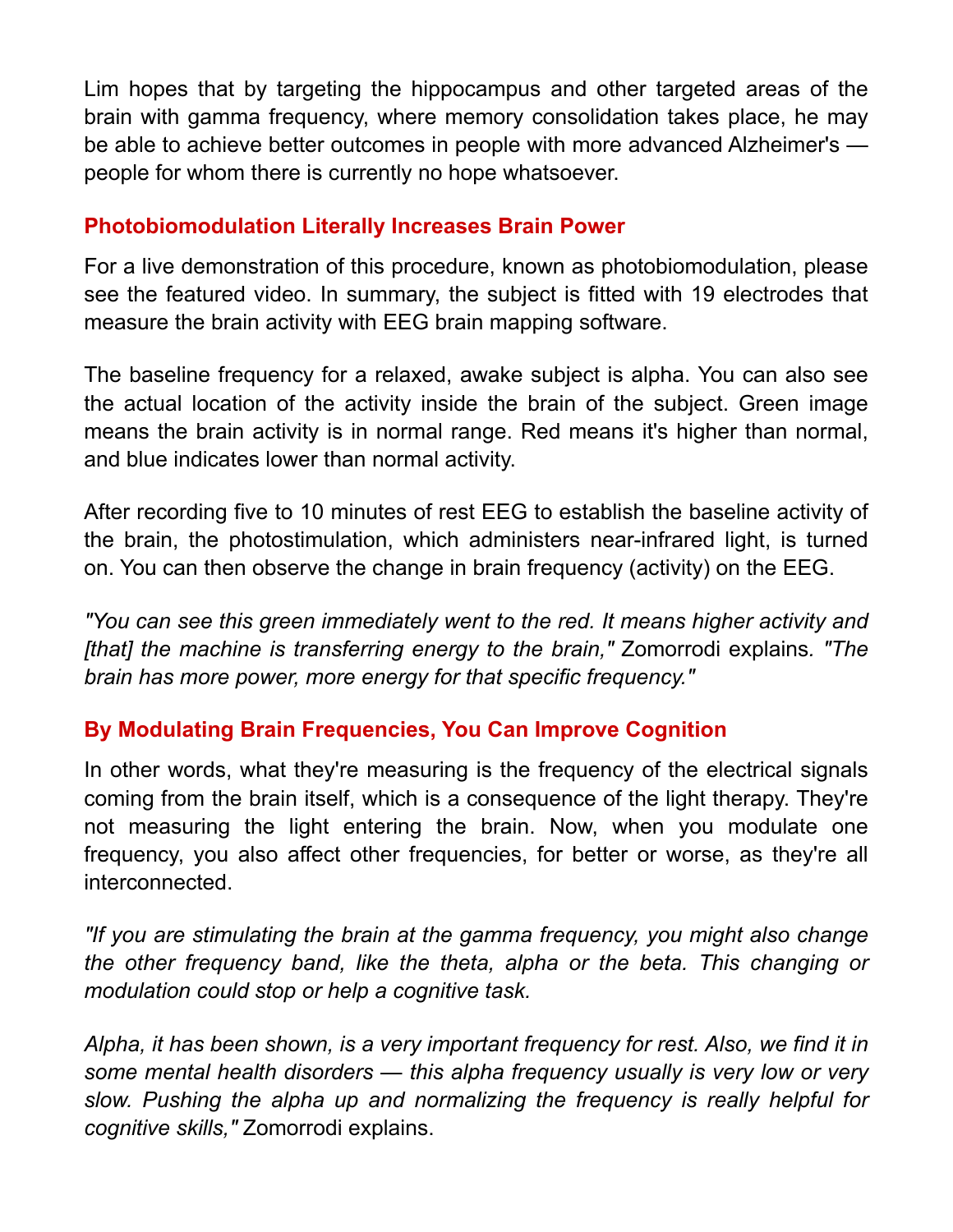## **Near-Infrared Is a Source of Fuel for Your Body**

Near-infrared light is thought to work by interacting with cytochrome c oxidase (COO) — one of the proteins in the inner mitochondrial membrane and a member of the electron transport chain. COO is a chromophore — a molecule that attracts and feeds on light.

When you eat food, the nutrients nourish your cells and provide fuel for biological functions. But this actually occurs indirectly, and food is not your body's sole source of fuel. Light is also a source. The macronutrients you get from your food are broken down in your gut. From there, they enter your bloodstream, which allows them to circulate throughout your body, nourishing all of your body's cells.

A key component that allows this system to work is that essential ingredients like fats and glucose are broken down into pyruvate that feeds your mitochondria, thereby allowing the mitochondria to process electrons to generate the ATP required for all of these biological processes.

As for light as a source of fuel, about 40 percent of the energy in sunlight is nearinfrared. Unfortunately, few clinicians have any idea that light is a powerful fuel for your body. In my view, this ignorance is one of the reasons why Alzheimer's disease is skyrocketing in prevalence, as so many are routinely avoiding sensible sun exposure.

#### **Infrared Light Triggers Cellular Repair**

Photobiomodulation also improves oxygenation to your cells. One of the ways it does this is by releasing nitric oxide (NO) back into your body after being exposed to red and near-infrared rays. NO is a vasodilator that helps relax your blood vessels, lower your blood pressure and improve vascular health.

Interestingly, when you deliver red and infrared light to the mitochondria, it not only triggers NO release, it also promotes synthesizing of gene transcription factors that trigger cellular repair — and this is as true in the brain as anywhere else in your body. In fact, along with your heart, your brain is one of the most mitochondrial-dense tissues in your body, and therefore stand to benefit a great deal from infrared exposure.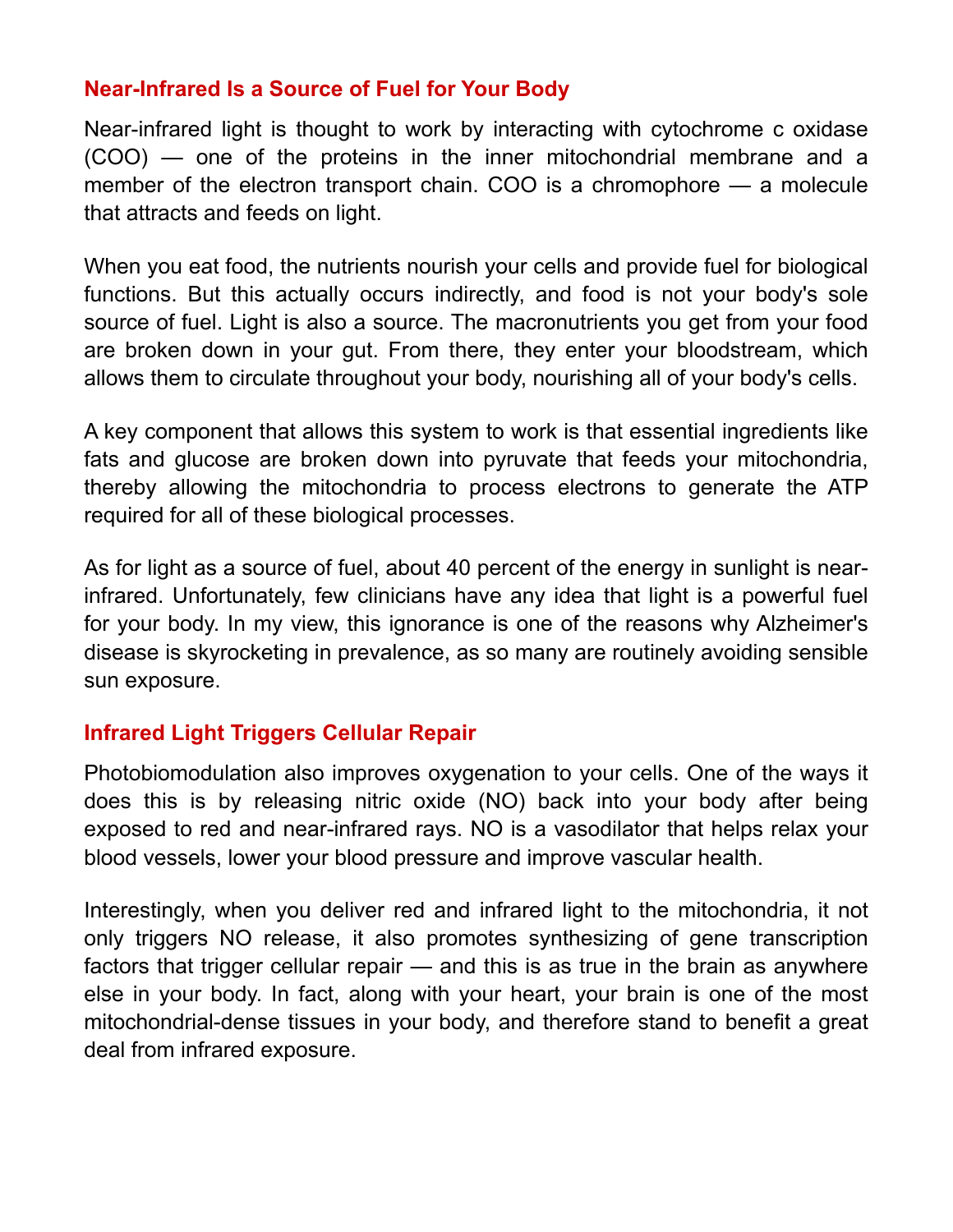*"[I]f you look at the epidemiology of dementia and Alzheimer's globally … countries that are in the northern hemisphere appear to have high risk of developing dementia and Alzheimer's. You look at the top 10 countries, they're all countries with winter, with shorter hours,"* Lim says*.*

*You're an advocate of being in the sunlight. I think that is really what people ought to do. But in the north, there's not enough sun, right? In a way, what we're doing here, directing light into the brain … has a … similar effect as sunlight, but more targeted.*

*It has specific wavelengths that have an effect on the mitochondria of the neurons. Logically, that will lead to neuronal recovery if the neurons are performing sub-optimally or are damaged. That's been found in in vitro studies.*

*Before we did the study on humans, there were already at least three published studies of work done on mice and rabbits. When they directed red and infrared*  light to the brain, they found that the commonly accepted biomarkers, the *amyloid beta plaques, were reduced. The behavior got better … [W]e are the first to complete an albeit small study on humans that has given us a very significant result.*

*When we did a head-to-head comparison with the drugs (with the information we had from the pivotal trial with Aricept, which is commonly prescribed for Alzheimer's), the data we got was seven times greater, with no side effect. I think the key is not having a side effect. The safety is pretty much confirmed …*

*This next trial we're doing involves 226 people. It's randomized, double-blind, placebo-controlled … led by a professor of epidemiology at the University of Toronto. We'll have collaborators from Harvard and Boston University … In the meantime, we are also doing a small study to get quicker data from about 40 people, which is also rigorously controlled."*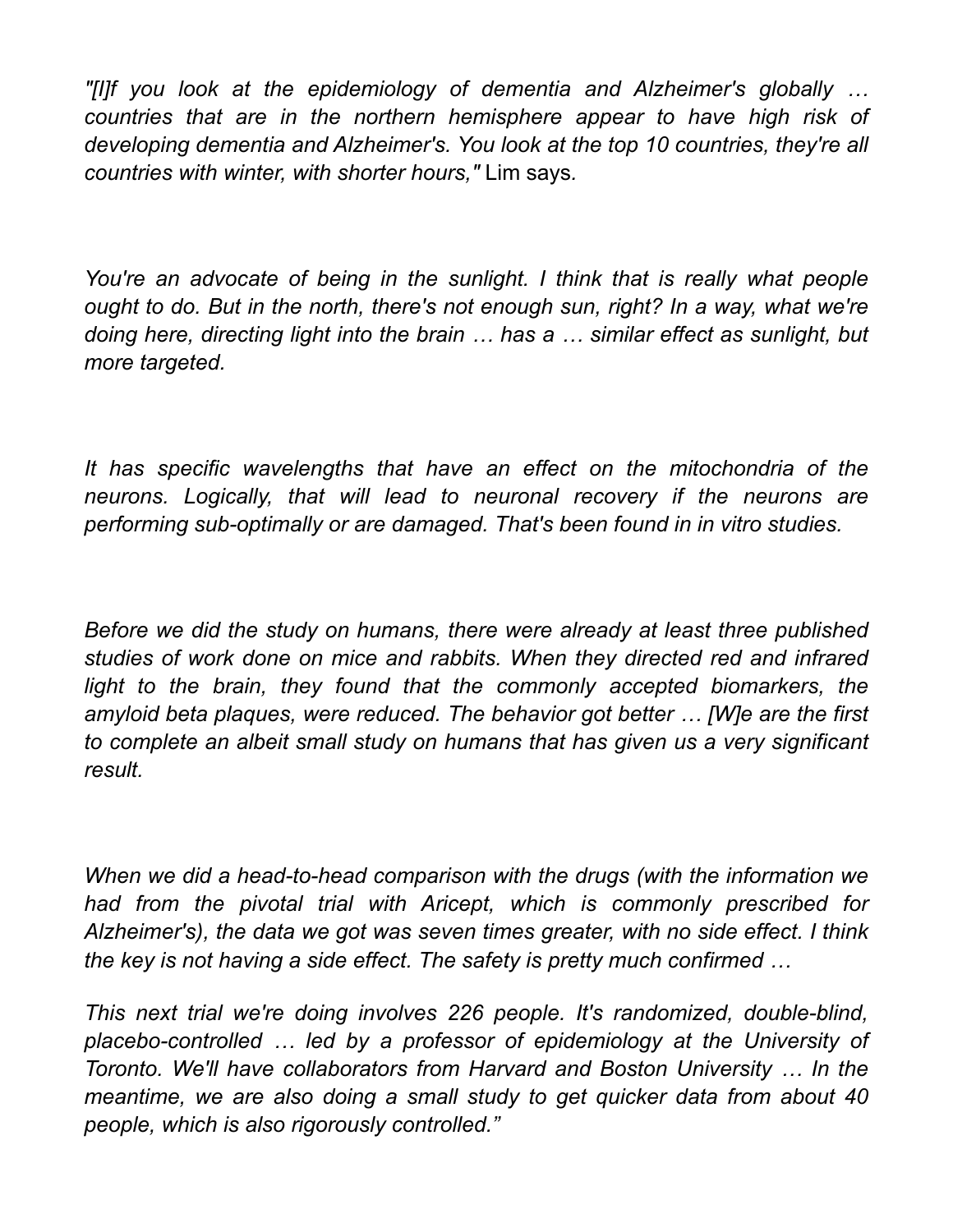| Rank | Country         | Deaths per 100,000 per year | <b>Sunlight Availability</b> |
|------|-----------------|-----------------------------|------------------------------|
| 1    | Finland         | 54                          | Short                        |
| 2    | USA             | 46                          | Short                        |
| 3    | Canada          | 36                          | Short                        |
| 4    | loeland         | 34                          | Short                        |
| 5    | Sweden          | 32                          | Short                        |
| 6    | Switzerland     | 32                          | Short                        |
| 7    | Norway          | 30                          | Short                        |
| ą,   | Denmark         | 30                          | Short                        |
| 9    | The Netherlands | 29                          | Short                        |
| 10   | Belgium         | 27                          | Short                        |

#### **Countries With The Highest Rates of Deaths From Dementia**

# **Vitamin D and Light Exposure Appears Important for Alzheimer's Prevention**

Research showing that people living in northern latitudes have higher rates of death from [dementia](http://articles.mercola.com/sites/articles/archive/2013/06/13/alzheimers-dementia-treatment.aspx) and Alzheimer's than those living in sunnier areas suggest that [vitamin D](http://www.mercola.com/Downloads/bonus/vitamin-d/report.aspx) and/or sun exposure are important factors. The take-home message is to live further south.

That's one of the reasons why I moved to Florida from Chicago. But even if you live in the sub-tropics you have to be outside and get adequate [sun exposure](http://articles.mercola.com/sites/articles/archive/2016/04/04/sun-exposure-benefits-risks.aspx) on your bare skin to receive the benefits of light. This may be one of the simplest, least expensive preventive methods available. Alternatively, Lim's work suggests photobiomodulation therapy may be an effective alternative.

*"Say you live in the northern hemisphere and you know you're not getting enough sunlight; this is one really easy way to do it,"* Lim says*. "Here's an interesting thing that we found in our study. We did 12 weeks of active intervention [followed*  by] four weeks of no intervention at all ... We found that a number of people went *straight into decline. We had some measure of modifying the disease … People with more advanced stages are responding …*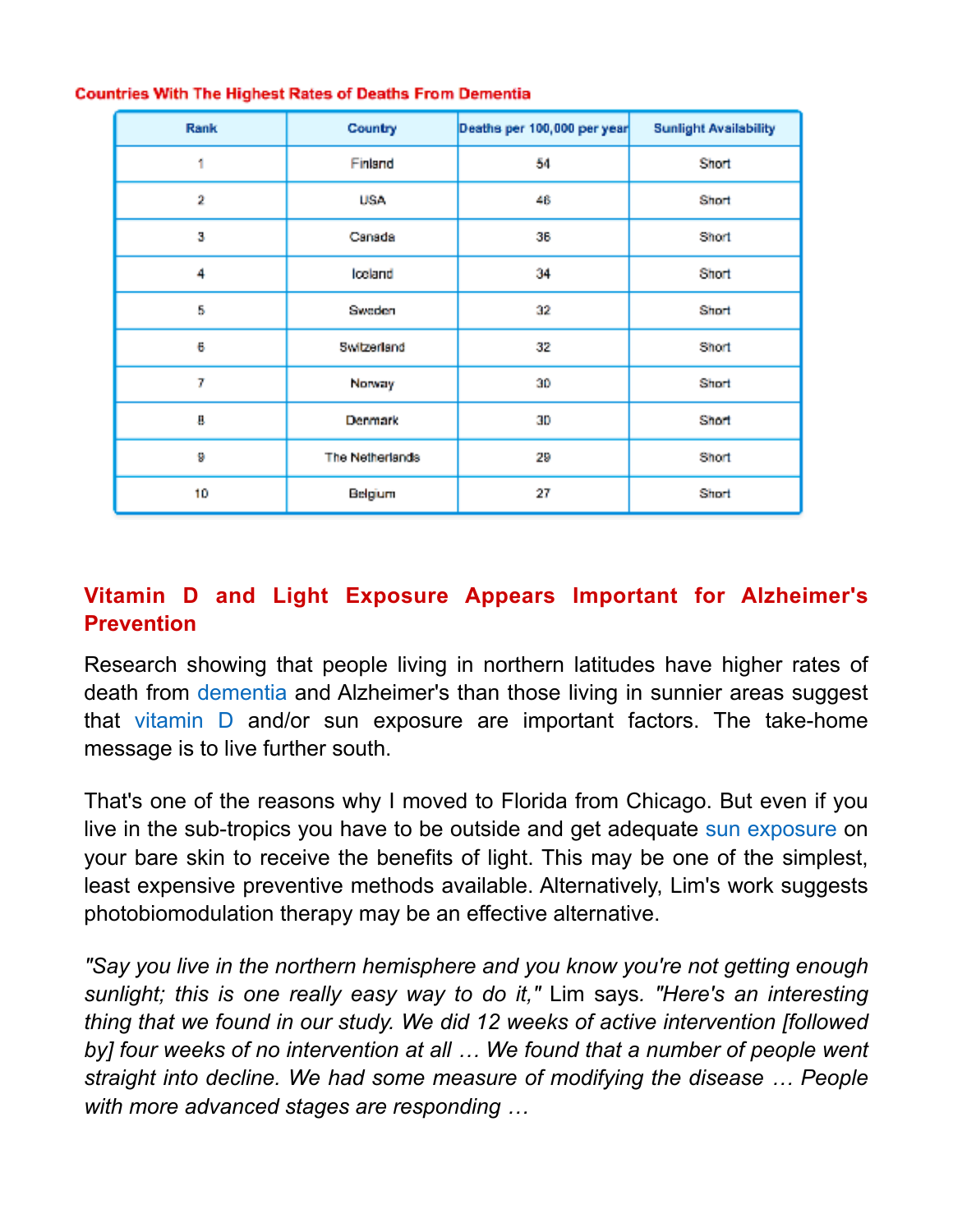*But it showed that Alzheimer's is a strongly degenerative disease. It has a whole*  lot of power on its own. You've got to keep doing it regularly even with what we *have. The key here is to make it really convenient and simple. You can't be going to a clinic the rest of your life and get treated, especially if you're living far away. It would cost you a lot of money.*

*That's the idea behind my invention. It's to make it as simple as possible. You'll just press the button and that's it. The treatment is 20 minutes. You can do it the rest of your life because you just put it on your head and your hands are free. You can go to bed with it. That's really the principle behind it.*

*Until the planned clinical trials are complete, we cannot tell how well the devices work for Alzheimer's. In the meantime, they are available as low-risk, general wellness devices."*

# **Sun Versus Near-Infrared Lamps**

While daily sun exposure is likely your best option, followed by specialized technology such as near-infrared treatments, other devices emitting the nearinfrared spectrum may also be beneficial. Be sure it's 10 watts or less, and avoid keeping it stationary in any one area. As a general guideline, as soon as you feel warmth, move it. You do not need, nor necessarily want, heat when doing photobiomodulation. When asked for feedback on using sunlight or a nearinfrared lamp as a preventive strategy, Lim says:

*"I think the sun is great. Probably the best … as long as you don't get overexposed to ultraviolet (UV) … I think that's really the most natural … The lamp, I tend to put safety first so I try to keep it as low power as possible, as long as it activates what it does.*

*When you have near-infrared (as it penetrates quite deeply), you don't need a lot of power … [E]xperiments have found that 810 nanometers go the deepest in the live tissues. Why is that? It's because as you go beyond 810 nm, it gets absorbed by water more and more."*